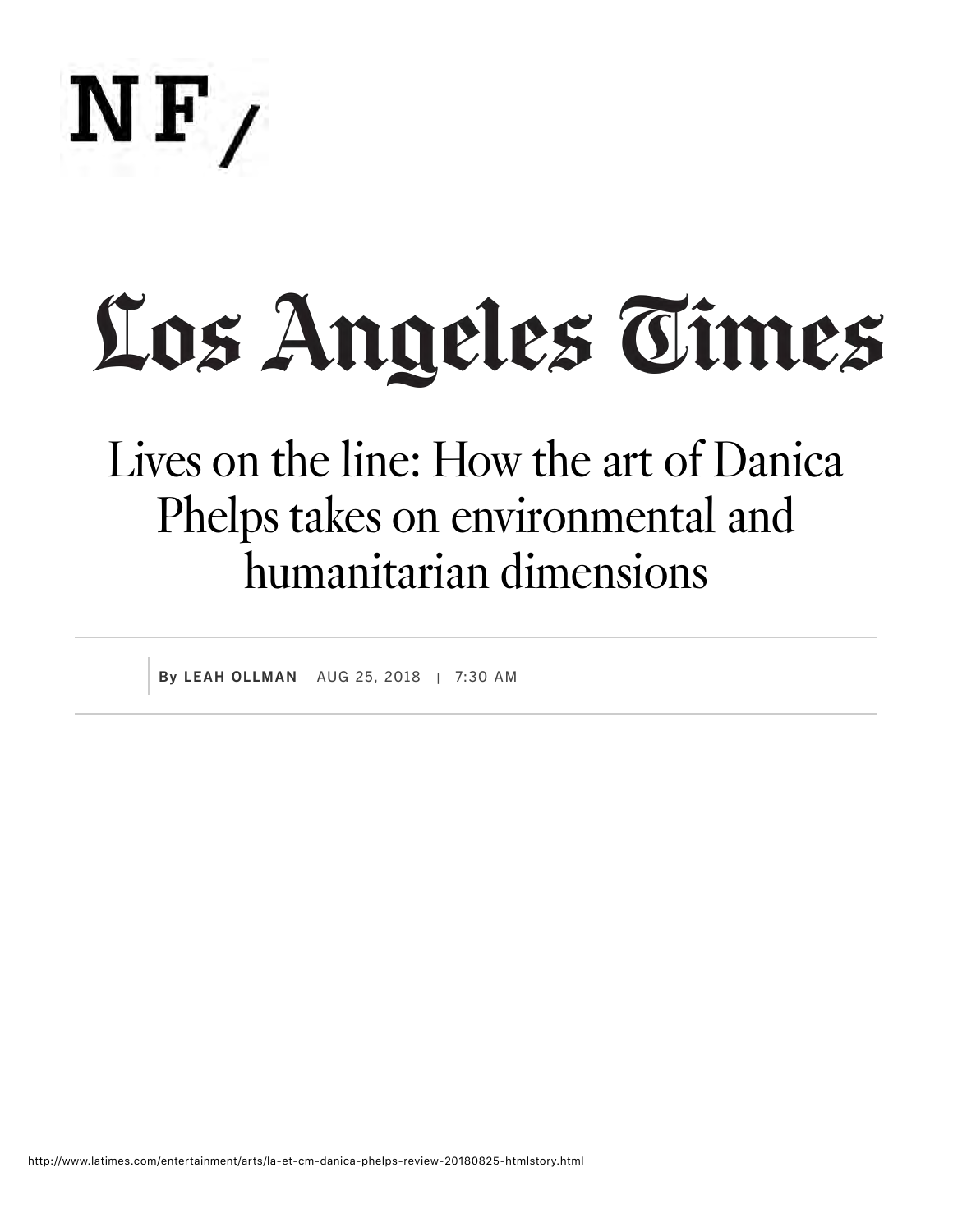

"CA, 9: Gifts during CA Beach Cleaning Trip" by Danica Phelps, 2018. Watercolor, gouache, pencil, paper, recycled U.S. currency, wood, 16.5 inches by 23 inches. (Luis de Jesus Los Angeles)

Danica Phelps draws with uncommon grace. Her line moves with liquid ease, following the momentum of time. It describes what happens in her life, and it also makes things happen. As her beautifully affirming show at Luis de Jesus Los Angeles gallery attests, her line has agency.

For more than two decades, Phelps, who divides her time between New York and Massachusetts, has been making drawings that chronicle her everyday experiences, annotated with visual tallies of her finances. At the bottom of a page, she typically affixes horizontal strips of paper densely painted with vertical stripes representing money earned and money spent, one green line per dollar taken in, one red line for every dollar going out. Sales of drawings are recorded within drawings, making for a regenerative circularity.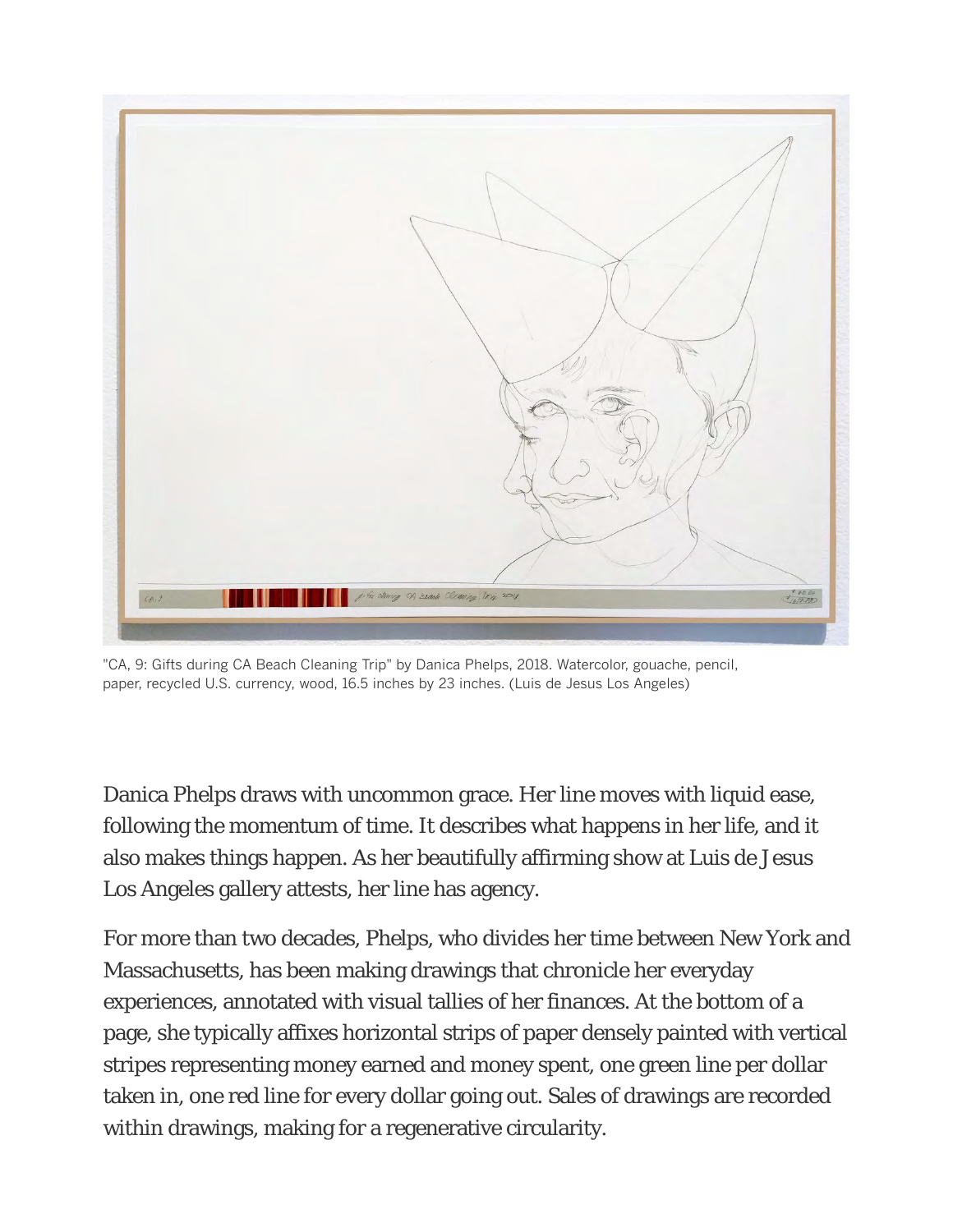

Danica Phelps' India beach trip drawings at Luis de Jesus Los Angeles. (Michael Underwood / Luis de Jesus Los Angeles)

Everything from laundry to love-making has appeared in Phelps' work. Milestones, such as the buying or selling of a house, rub up against ordinary moments, so that implicit classifications of minor and major cease to hold; everything is significant, worth close observation and thoughtful inscription.

This wide-ranging endowment of humanistic value offsets the quantified value that Phelps also records — how much things sell for, how much the necessities and discretionary pleasures of life cost. The work quietly but persistently scratches at the conventional scales and common hierarchies of value.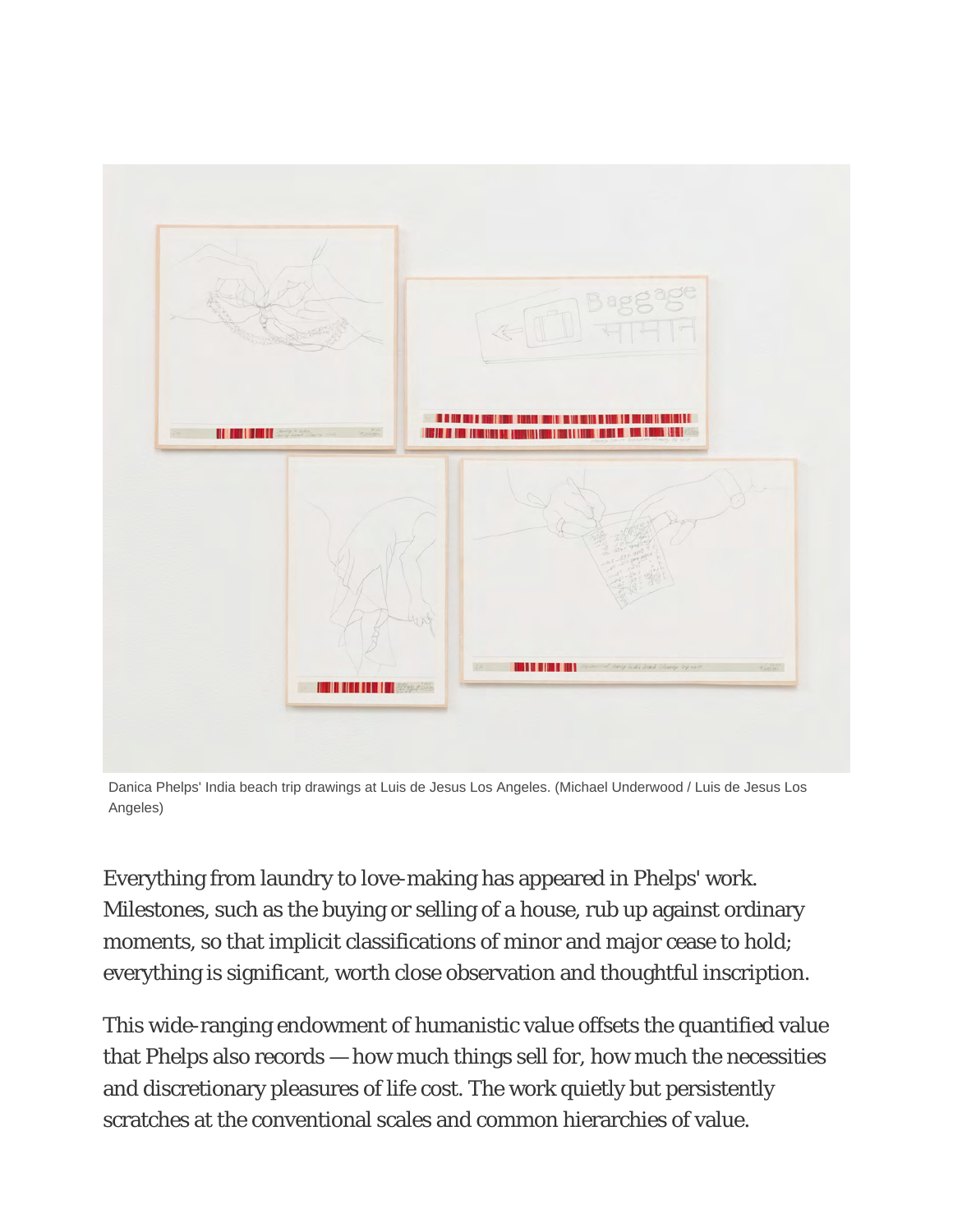In the Luis de Jesus show "Many Drops Fill a Bucket," everything still matters, and the artist's own identity remains the central organizing impulse of her visual

archive, but the unfurling of her private world commands less attention than her commitment to the pressing needs of the planet.

The work here stems mostly from beach-cleaning trips she's taken to California and India, where she and her young son collected trash (mostly plastic) and turned some of it into tiny sculptures. A shelf of these playful, abject little stacks, dangles and weavings fills the back gallery, alternating with drawings of other such assemblages that have already been sold. All proceeds from these pieces go toward environmental and humanitarian nonprofits.



Danica Phelps' beach cleaning sculptures. (Michael Underwood / Luis de Jesus Los Angeles)

The other drawings made during these trips tenderly depict passing gestures or scenes: Phelps' son reading in a hammock; her hands cutting paper or closing the clasp of a necklace. Labor and leisure intermingle, as do neighboring moments, their contours merging like overlapping frames from a stop-motion film. As ever, Phelps's line is sensuous and pure, gorgeous as poetry.